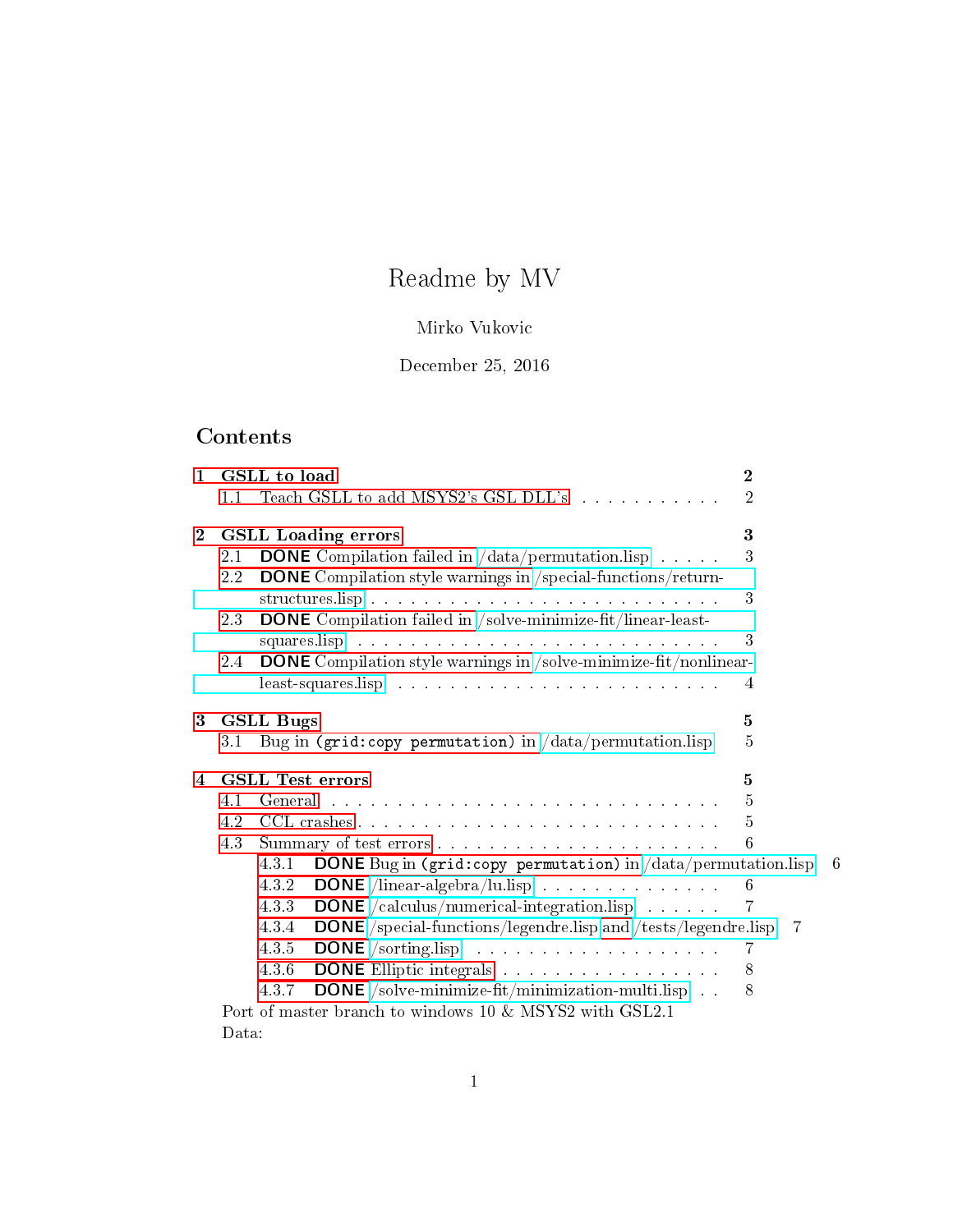- master is at 0caa036
- $\bullet$  gsl-config --version returns 2.1
- CCL version is (lisp-implementation-version) "Version 1.11-r16635 (WindowsX8664)"

I proceed in three steps:

- Enable GSLL to load
- Address warnings and errors in all compilation and loading steps as these may cause tests to fail
- Address test errors

# <span id="page-1-0"></span>1 GSLL to load

# <span id="page-1-1"></span>1.1 Teach GSLL to add MSYS2's GSL DLL's

Error in [/init/init.lisp](init/init.lisp)

```
Unable to load any of the alternatives:
   ("libgsl-0.dll" "cyggsl-0.dll")
   [Condition of type CFFI:LOAD-FOREIGN-LIBRARY-ERROR]
```
To enable GSLL to access MSYS2's GSL DLL's I need to do the following:

- Add to location of DLL's to the Windows Envoronment Variable PATH. For example, I have C:\msys64\usr\bin and C:\msys64\mingw64\bin in my PATH
- Add \*msys2-mingw64\* to :FEATURES

Finally modify library denitions in [/init/init.lisp.](init/init.lisp)

- To (cffi:define-foreign-library libgslcblas add (:msys2-mingw64 "libgslcblas-0.dll")
- To (cffi:define-foreign-library libgsl add (:msys2-mingw64 "libgsl-19.dll")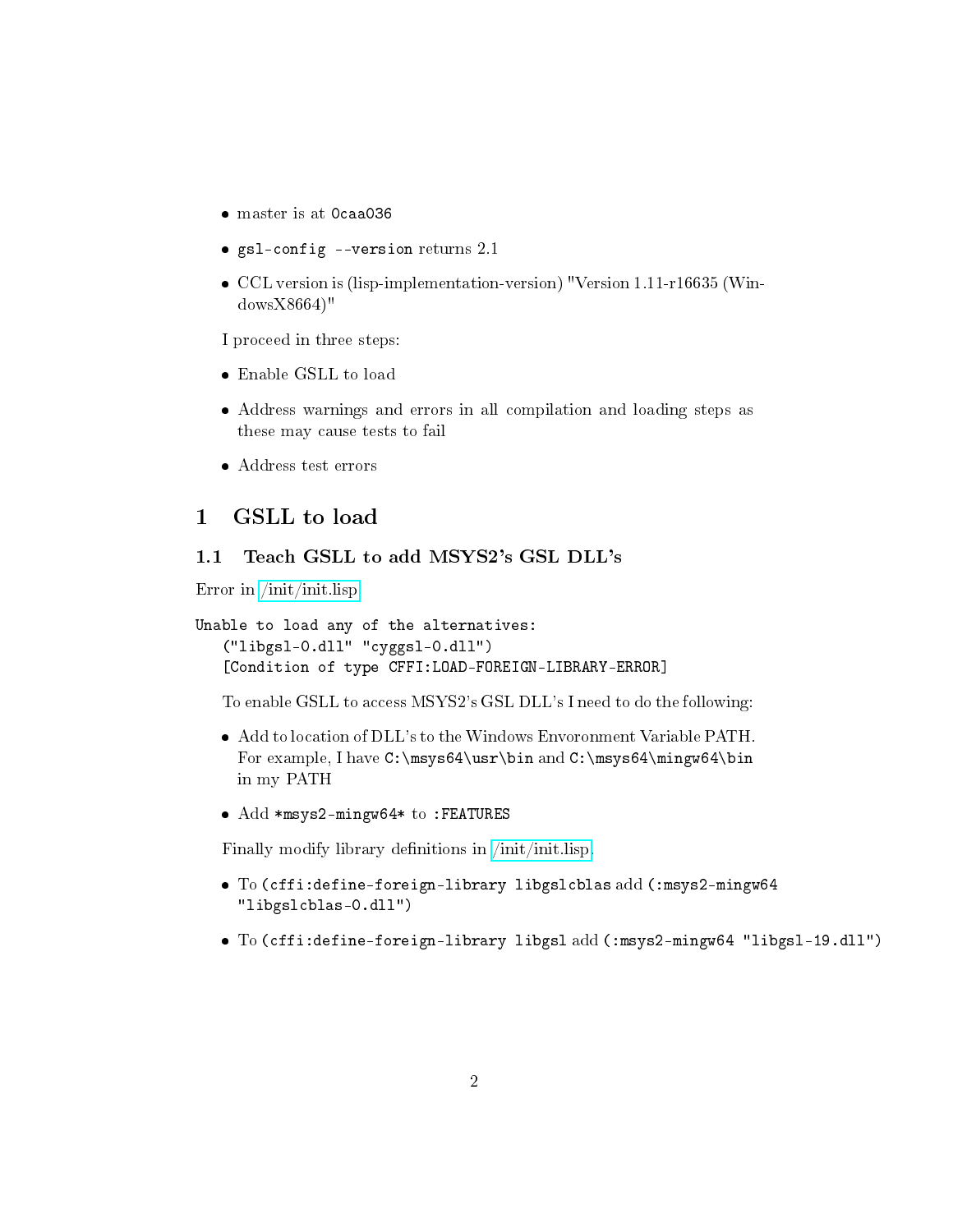# <span id="page-2-0"></span>2 GSLL Loading errors

#### <span id="page-2-1"></span>2.1 DONE Compilation failed in [/data/permutation.lisp](data/permutation.lisp)

• State "DONE" from  $[2016-12-24 \text{ Sat } 12:03]$ Added comments to code that the warnings about duplicate function definitions can be safely ignored

```
;Compiler warnings for "c:/mv-program-files/my-lisp-libraries/gsll/data/permutation.li
   In an anonymous lambda form at position 1290: Duplicate definitions of (:METHOD :A
   In an anonymous lambda form at position 1631: Duplicate definitions of MAKE-PERMUT
; Warning: Lisp compilation failed while compiling #<CL-SOURCE-FILE "gsll" "data" "per
; While executing: UIOP/LISP-BUILD:CHECK-LISP-COMPILE-WARNINGS, in process repl-thread
; Warning: Lisp compilation had style-warnings while compiling #<CL-SOURCE-FILE "gsll"
```
# <span id="page-2-2"></span>2.2 DONE Compilation style warnings in [/special-functions/r](special-functions/return-structures.lisp)eturn[structures.lisp](special-functions/return-structures.lisp)

• State "DONE" from  $[2016-12-24 \text{ Sat } 12:03]$ Added declarations to suppress warnings about unused variables

;Compiler warnings for "c:/mv-program-files/my-lisp-libraries/gsll/special-functions/r

```
In (TRANSLATE-FROM-FOREIGN (T SF-RESULT-TCLASS)) inside an anonymous lambda form:
```
In (TRANSLATE-FROM-FOREIGN (T SF-RESULT-E10-TCLASS)) inside an anonymous lambda fo

```
; Warning: Lisp compilation had style-warnings while compiling #<CL-SOURCE-FILE "gsll"
```
# <span id="page-2-3"></span>2.3 DONE Compilation failed in /solve-minimize-fit/linear[least-squares.lisp](solve-minimize-fit/linear-least-squares.lisp)

• State "DONE" from  $[2016-12-25\; Sun\;10:04]$ 

Error message:

```
;Compiler warnings for "c:/mv-program-files/my-lisp-libraries/gsll/solve-minimize-fit/
```
- In LINEAR-MFIT-SVD: Undeclared free variable CHISQ
- In LINEAR-MFIT-SVD: Undeclared free variable RANK
- ; Warning: Lisp compilation failed while compiling #<CL-SOURCE-FILE "gsll" "solve-mini
- ; While executing: UIOP/LISP-BUILD:CHECK-LISP-COMPILE-WARNINGS, in process repl-thread
- ; Warning: Lisp compilation had style-warnings while compiling #<CL-SOURCE-FILE "gsll"

Definition of linear-mfit-svd was being incorrectly expanded by the defmfun macro. The code was supposed to expand based on weight and the expansion was done incorrectly. Instead I did a manual expansion and the file compiles cleanly.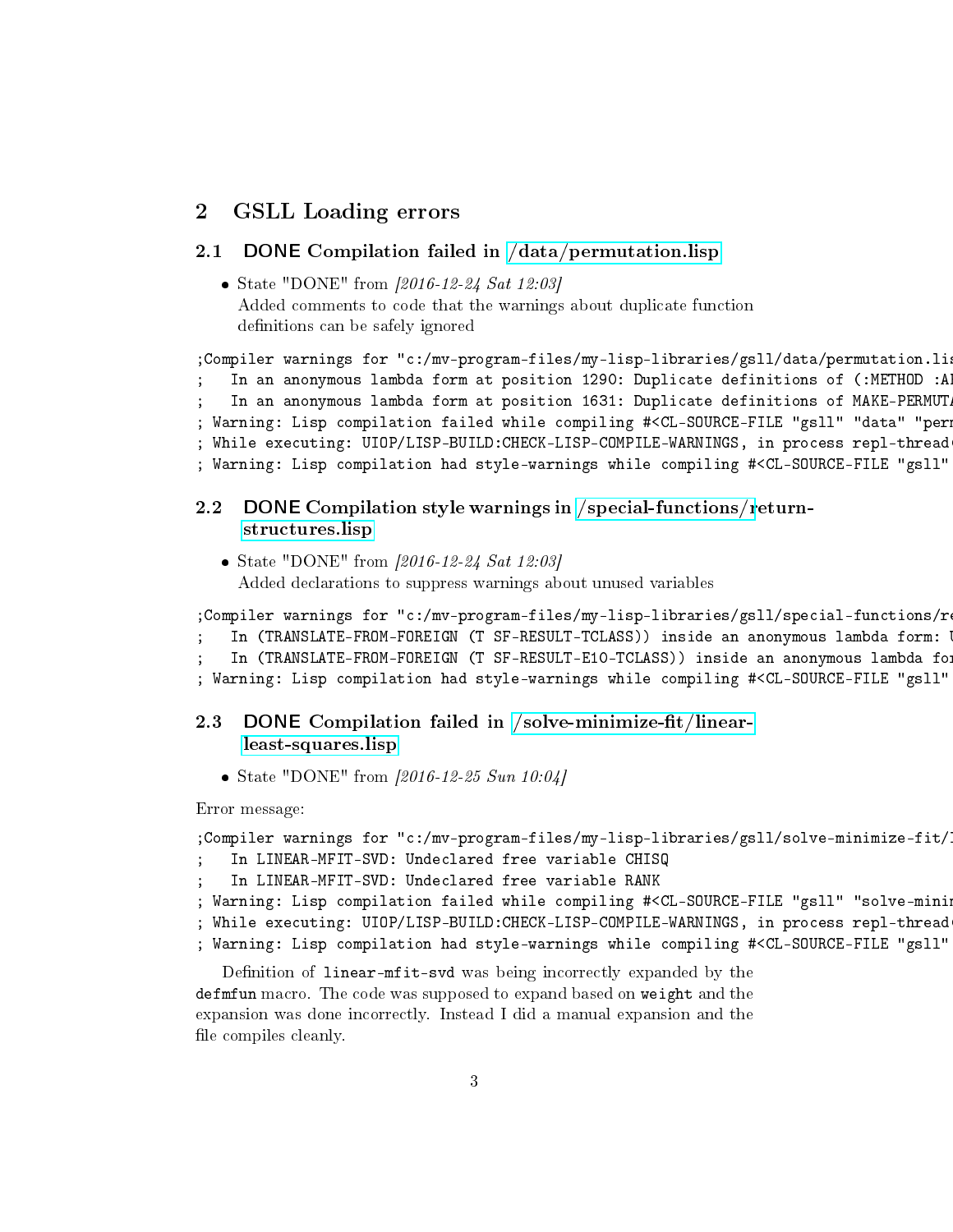```
2.4 DONE Compilation style warnings in /solve-minimize-
    fit/nonlinear-least-squares.lisp
```
• State "DONE" from  $[2016-12-25 Sun 10:04]$ Improved interface to Jacobian and fixed ls-covariance bug

Error message:

```
;Compiler warnings for "c:/mv-program-files/my-lisp-libraries/gsll/solve-minimize-fit/
   In LS-COVARIANCE: In the call to JACOBIAN with arguments (SOLVER),
     1 argument was provided, but at least 2 are required
     by the definition of JACOBIAN visible in the current compilation unit.
; Warning: Lisp compilation had style-warnings while compiling #<CL-SOURCE-FILE "gsll"
```
In the definition of ls-covariance a call is made to the Jacobian solver with two errors in it:

- Incorrect number of arguments
- Incorrect handling of the returned value (needs a pointer, not foreign array)

The new definition of the Jacobian requires a second argument, the matrix in which the result will be returned. I modied that by making the second argument optional, and properly initializing it like so:

```
(defmfun jacobian (solver &optional
       (matrix (grid:make-foreign-array
'double-float
:dimensions (list (dim0 solver) (dim1 solver)))))
  ...)
```
In ls-covariance, the code needs the pointer to the Jacobian, not the foreign array itself. I fixed that by applying mpointer to the Jacobian like so:

```
(defmfun ls-covariance
    (solver relative-error &optional covariance
&aux (cov (or covariance
       (grid:make-foreign-array 'double-float
    :dimensions
    (list (dim1 solver) (dim1 solver))))))
  "gsl_multifit_covar"
  (((mpointer (jacobian solver)) :pointer) ;; mpointer is new
   ...))
```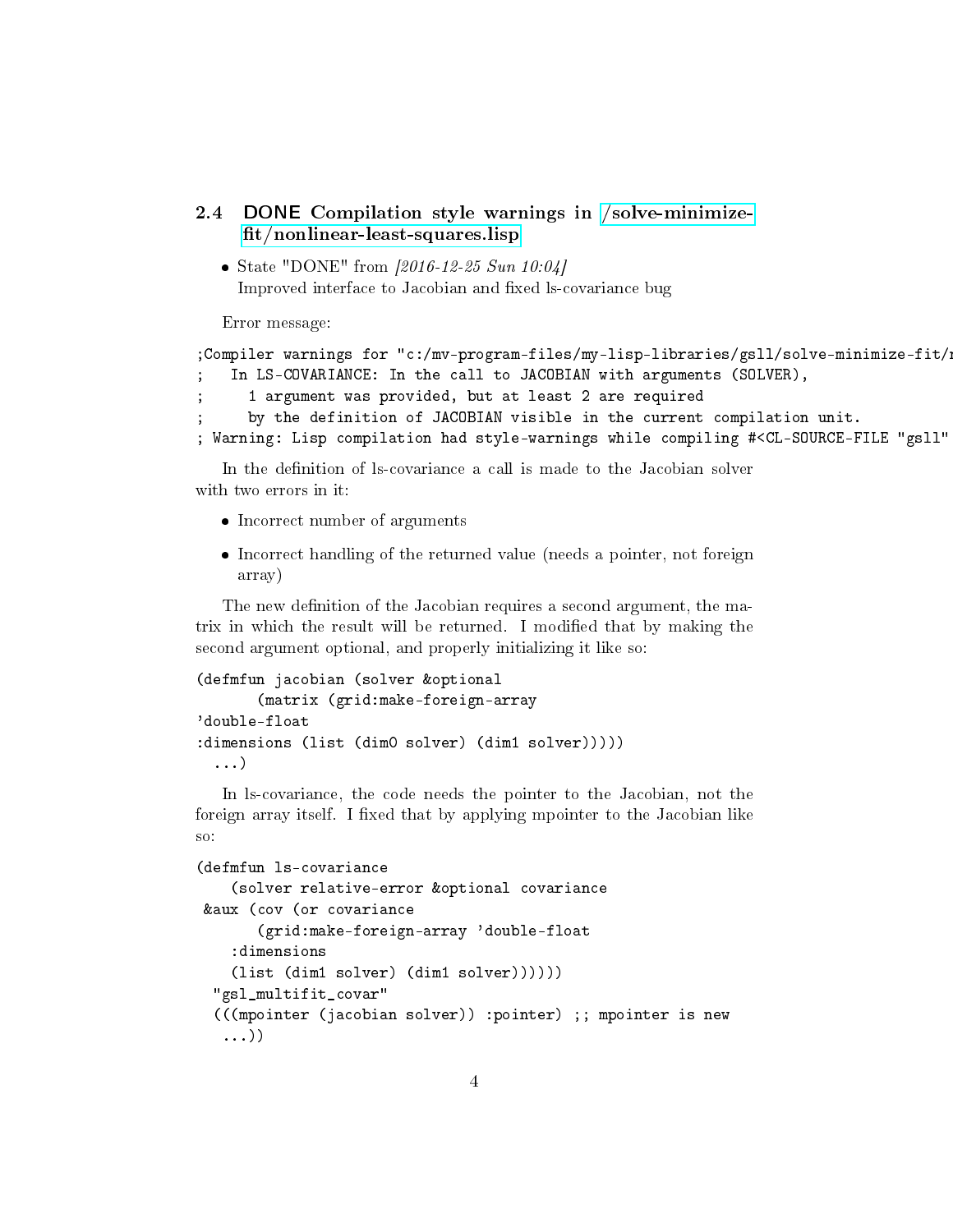The unit test works but still signals an error as it does not meet the required number of significant digits:

```
| Failed Form: (MULTIPLE-VALUE-LIST (NONLINEAR-LEAST-SQUARES-EXAMPLE 40 +LEVENBERG-MA
 | Expected ((5.045357801443204D0 0.10404905892045835D0 1.0192487061031013D0))
 | but saw ((5.045357787875535D0 0.10404905908953155D0 1.0192487172454892D0))
 |
NONLINEAR-LEAST-SQUARES: 0 assertions passed, 1 failed.
```
# <span id="page-4-0"></span>3 GSLL Bugs

### <span id="page-4-1"></span>3.1 Bug in (grid:copy permutation) in [/data/permutation.lisp](data/permutation.lisp)

The method grid:copy on a permutation calls a next-method if grid is specified. But there is no next method

Bug was uncovered while looking at compilation errors for this file

# <span id="page-4-2"></span>4 GSLL Test errors

I investigate execution errors in tests.

#### <span id="page-4-3"></span>4.1 General

I limit the number of tries in random number generator tests. Otherwise, some tests did not terminate (within the bounds of my patience).

```
(let ((*pdf-number-of-tries* 3))
  (asdf:test-system :gsll))
```
#### <span id="page-4-4"></span>4.2 CCL crashes

Irreproducably, sometimes CCL crashes, sometimes not. Occasionally, the inferior-lisp buffer will contain a traceback.

One way to try to isolate the cause of the crash is to run CCL from the command line, and trace the calls to lisp-unit's internal function run-test-thunk. The last entry in this trace pointed to laplace pdf as a cause for the CCL crash. Then the way to run tests but that one is as follows:

```
(asdf:load-local-system :gsll)
(trace lu::run-test-thunk)
(in-package :gsll)
```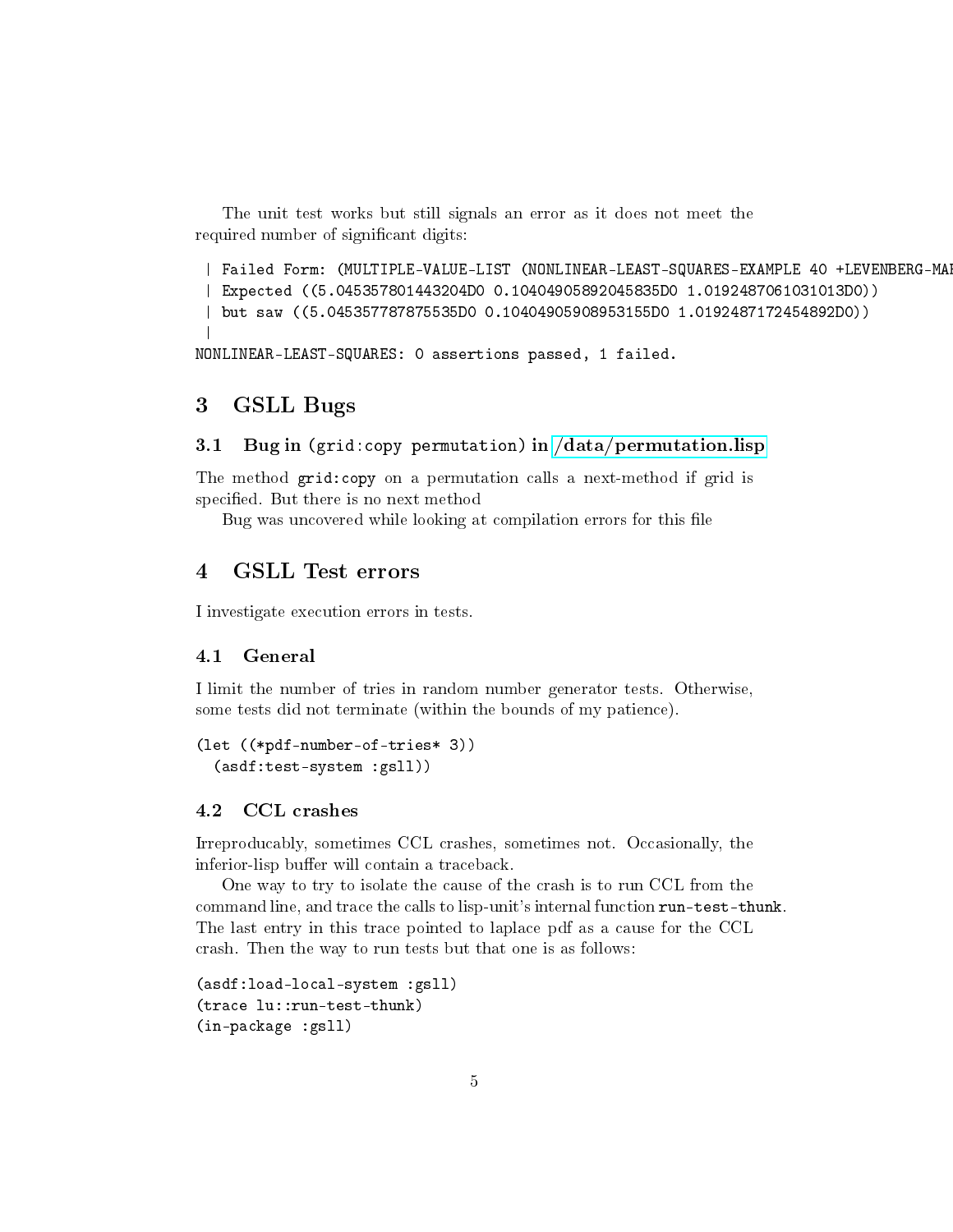```
(lisp-unit:remove-tests '(laplace))
(let ((*pdf-number-of-tries* 3)) (asdf:test-system :gsll))
```
From within REPL, the code is

```
(let ((*pdf-number-of-tries* 3))
     (lisp-unit:remove-tests '(laplace))
     (asdf:test-system :gsll))
```
However, at a later date, all the tests were running (including laplacepdf) without crashing. This issue of CCL crashing is not resolved.

#### <span id="page-5-0"></span>4.3 Summary of test errors

### <span id="page-5-1"></span>4.3.1 DONE Bug in (grid:copy permutation) in [/data/permutation.lisp](data/permutation.lisp)

• State "DONE" from [2016-12-25 Sun 16:32] I cannot fix the bug at this time - I don't understand the purpose of call-next-method

The copy permutation calls undefined CALL-NEXT-METHOD

```
| Execution error:
 | There is no next method for #<STANDARD-METHOD COPY (PERMUTATION)>
args: (#<PERMUTATION size 4 contents (0 1 2 3)> :GRID-TYPE ARRAY :ELEMENT-TYPE FIXNUM)
 \perpPERMUTATION: 1 assertions passed, 0 failed, and an execution error.
```
See discussion in Bug in [\(grid:copy permutation\)](#page-4-1) in /data/permutation.lisp

#### <span id="page-5-2"></span>4.3.2 DONE [/linear-algebra/lu.lisp](linear-algebra/lu.lisp)

State "DONE" from [2016-12-25 Sun 16:35] This will require a fix in the [/tests/lu.lisp.](tests/lu.lisp) I need to set  $grid.*default-element-type*$ to (complex double-float)

The last test (test-lu-solve-dim (create-complex-matrix 7)) returns a complex array, on which an error is signaled

| Execution error: | The value  $\#C(24.0717272023734D0 - 9.84612797621247D0)$  is not of the expected type RE | LU: 8 assertions passed, 0 failed, and an execution error.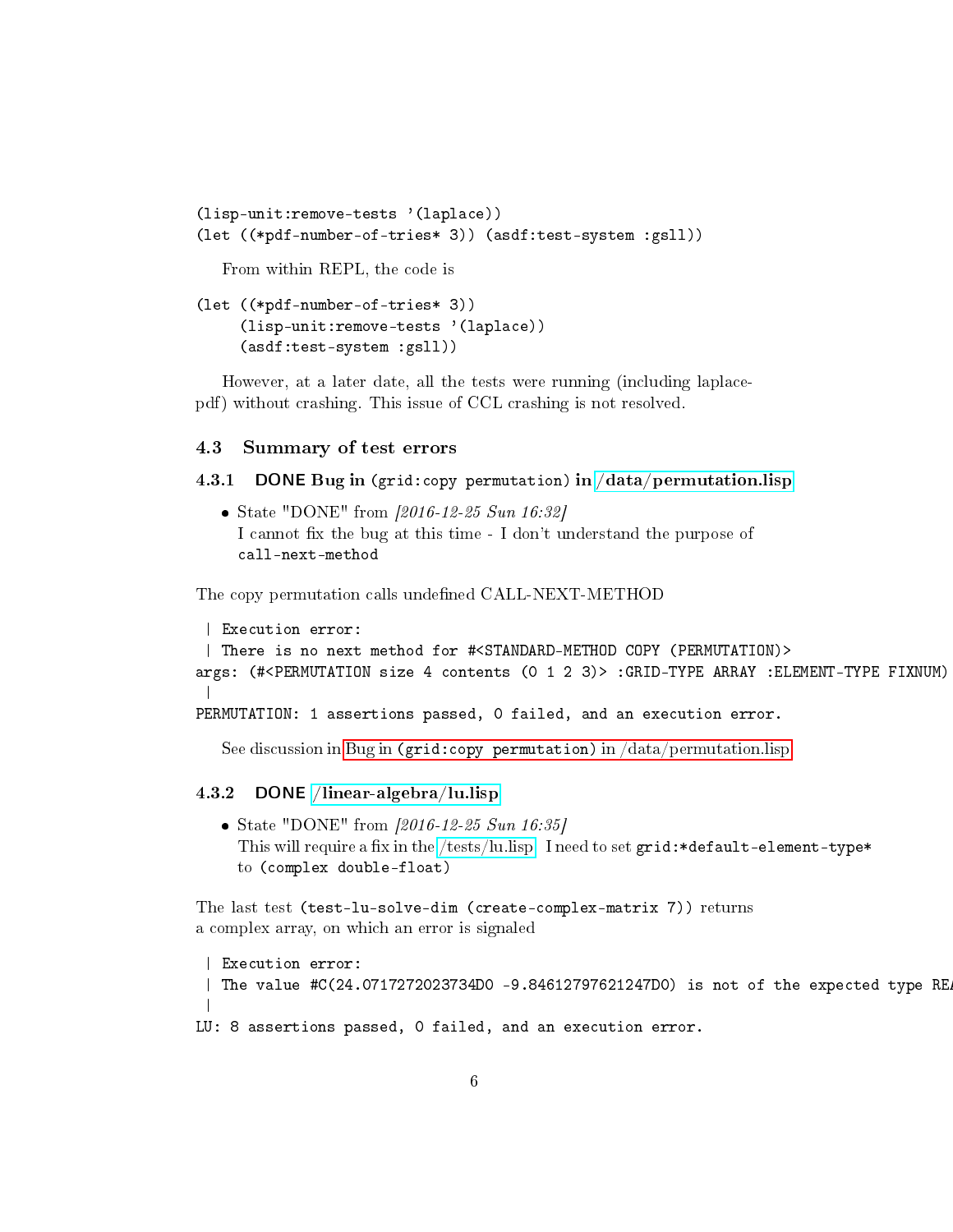### <span id="page-6-0"></span>4.3.3 DONE [/calculus/numerical-integration.lisp](calculus/numerical-integration.lisp)

• State "DONE" from [2016-12-25 Sun 11:34] Done for now, although the number of failed tests leaves me uneasy about the correctness of the code.

```
| Execution error:
```

```
| Exceeded max number of iterations; maximum number of subdivisions reached in .71/1.7|
```
NUMERICAL-INTEGRATION: 0 assertions passed, 0 failed, and an execution error.

Fixed error in two tests by supplying a double float as required. Updated comments on other tests that fail.

Annotated all errors signaled by GSL. Most tests fail by failing to reach the tolerance or exceeding the number of iterations (specified as 1000)

Improved one test robustness by using grid:copy instead of grid:copy-to

I could factor the tests into expected and unexpected errors. I tried that but the changes did not register in GSLL test suite, even after recompiling GSLL.

#### <span id="page-6-1"></span>4.3.4 DONE [/special-functions/legendre.lisp](special-functions/legendre.lisp) and [/tests/legendre.lisp](tests/legendre.lisp)

• State "DONE" from  $[2016-12-25 Sun 16:14]$ Commented out tests that call functions depreciated in GSL2

|                  | ; Compiler warnings :                                                                |  |  |  |  |
|------------------|--------------------------------------------------------------------------------------|--|--|--|--|
|                  | In an anonymous lambda form inside an anonymous lambda form: Undefined function LE   |  |  |  |  |
|                  | In an anonymous lambda form inside an anonymous lambda form: Undefined function LE   |  |  |  |  |
|                  | In an anonymous lambda form inside an anonymous lambda form: Undefined function LE   |  |  |  |  |
|                  | In an anonymous lambda form inside an anonymous lambda form: Undefined function LE   |  |  |  |  |
| Execution error: |                                                                                      |  |  |  |  |
|                  | Undefined function LEGENDRE-PLM-ARRAY called with arguments (2 0.5D0 #m(0.0000000000 |  |  |  |  |
|                  |                                                                                      |  |  |  |  |

LEGENDRE: 11 assertions passed, 0 failed, and an execution error.

Test is calling depreciated functions whose replacement has not been provided. I will only comment out the tests in both legendre.lisp and tests/legendre.lisp

# <span id="page-6-2"></span>4.3.5 DONE [/sorting.lisp](sorting.lisp)

• State "DONE" from  $[2016-12-25 Sun 16:14]$ Root cause is bug (missing next method) in method grid:copy permutation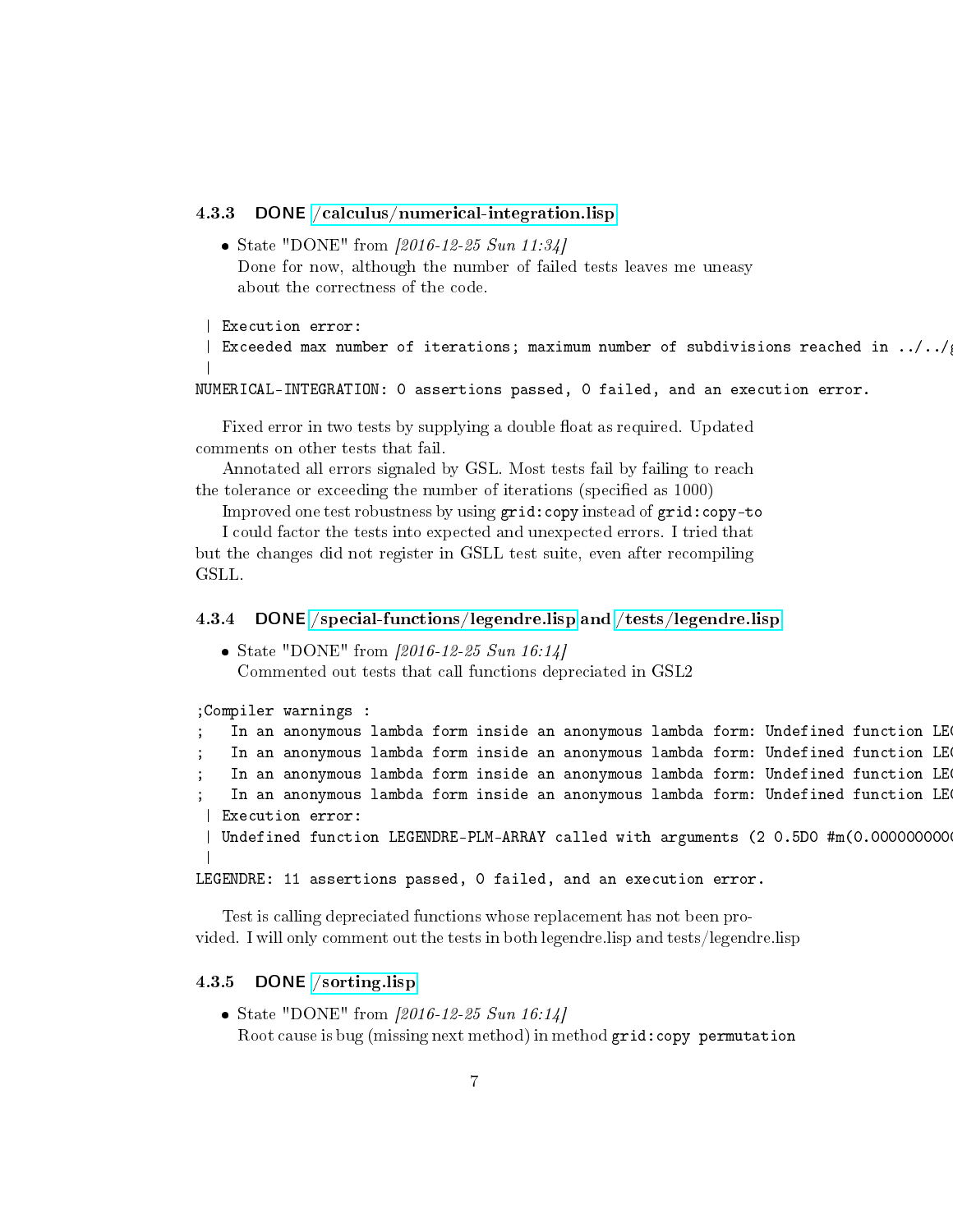```
| Execution error:
| There is no next method for #<STANDARD-METHOD COPY (PERMUTATION)>
args: (#<PERMUTATION size 8 contents (0 7 3 5 2 1 4 6)> :GRID-TYPE ARRAY :ELEMENT-TYPE
|
SORT-VECTOR-INDEX: 0 assertions passed, 0 failed, and an execution error.
```
This one fails because of faulty definition of method COPY for permutation

#### <span id="page-7-0"></span>4.3.6 DONE Elliptic integrals

```
State "DONE" from [2016-12-25 Sun 15:35]
 Fixed error in function call by removing the extra parameter
```

```
| Execution error:
 | The value 1.0D0 is not of the expected type (UNSIGNED-BYTE 32).
 |
ELLIPTIC-INTEGRALS: 5 assertions passed, 0 failed, and an execution error.
```
#### <span id="page-7-1"></span>4.3.7 DONE /solve-minimize-fit/minimization-multi.lisp

• State "DONE" from  $[2016-12-25 Sun 16:14]$ I was not able to find the root cause of this error

```
| Execution error:
| Iteration is not making progress towards solution; in ITERATE
|
```
MINIMIZATION-MULTI: 1 assertions passed, 0 failed, and an execution error.

I could not trace the source of the error.

- I manually ran all the code in the tests and none of them triggered an error
- I traced lisp-unit:run-test-thunk and lisps-unit:run-code. That gave me no insight
- The error message comes from the no-progress +enopgor+ condition in [/init/conditions.lisp](init/conditions.lisp)
- The only place where that condition is used in in the definition of +powells-hybrid+